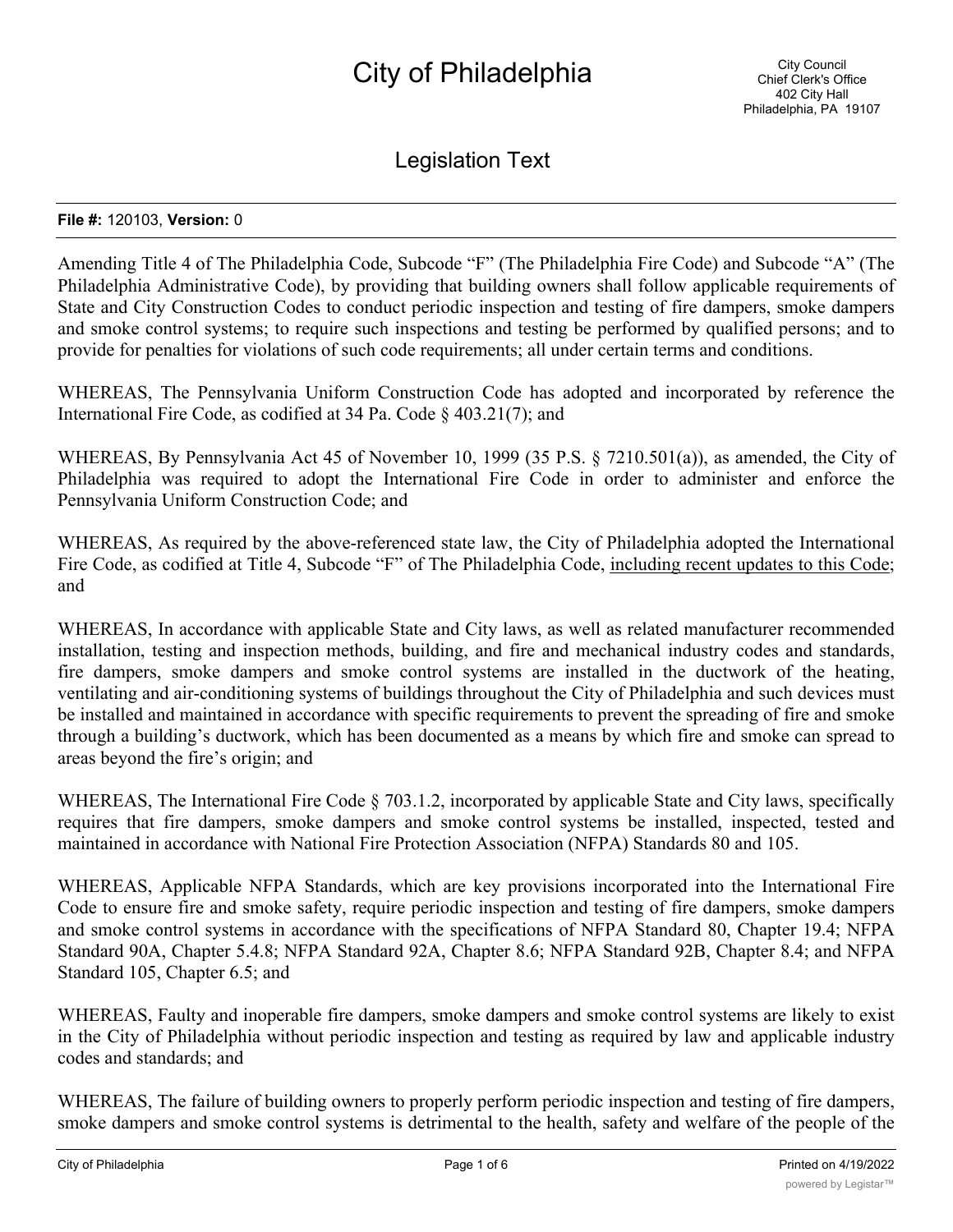City of Philadelphia, and the dwellings and businesses thereof, and visitors thereto; now, therefore

*THE COUNCIL OF THE CITY OF PHILADELPHIA HEREBY ORDAINS:*

SECTION 1. Title 4, Subcode "F" of The Philadelphia Code is amended to read as follows:

# TITLE 4. THE PHILADELPHIA BUILDING CONSTRUCTION AND OCCUPANCY CODE

\* \* \*

### SUBCODE "F" (THE PHILADELPHIA FIRE CODE)

\* \* \*

# CHAPTER 7 FIRE-RESISTANCE-RATED CONSTRUCTION

\* \* \*

*SECTION F-705 PERIODIC TESTING OF FIRE DAMPERS, SMOKE DAMPERS AND SMOKE CONTROL SYSTEMS*

*F-705.1 Definitions.*

*As used in this Section the following terms have the following meanings:*

- *(1) "Fire Damper" means equipment as defined in Section 3.3.48 of NFPA of Standard 80 and includes devices installed in air conditioning systems to close automatically upon detection of heat, to interrupt migratory airflow and to restrict the passage of flames. A fire damper shall also include a combination fire/smoke damper system.*
- *(2) "NFPA" means the National Fire Protection Association.*
- *(3) "Smoke Control System" means equipment in a smoke-control or smoke-management system as defined in Section 3.3.11 of NFPA Standard 92A and NFPA Standard 92B, including engineered systems that use mechanical fans to produce pressure differences across smoke barriers to inhibit smoke movement.*
- *(4) "Smoke Damper" means equipment as defined in Section 3.3.1 of NFPA Standard 105, and includes devices installed in air conditioning systems to control the movement of smoke. A smoke damper shall also include a combination smoke/fire damper system.*

*F-705.1.2 Periodic Testing.*

*(1) Fire dampers, smoke dampers and smoke control systems shall be installed, inspected, tested and maintained in accordance with this Code, manufacturers' guidelines and the applicable industry standards, including NFPA standards and specifically NFPA Standards 80, 90, 92A, 92B and 105.*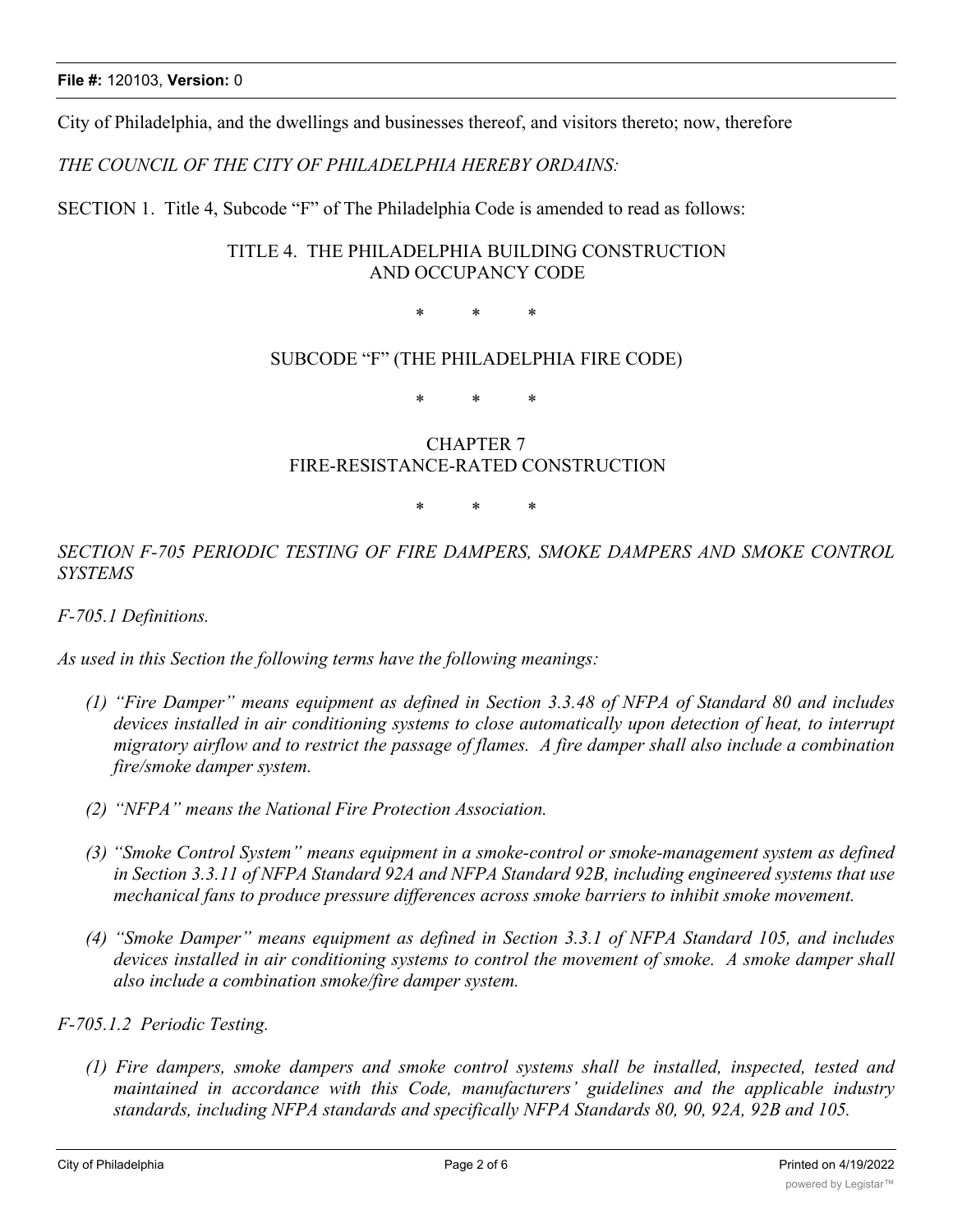#### **File #:** 120103, **Version:** 0

- (2) Building owners shall inspect and test all fire dampers at least once every four years and at least once *every six years for hospitals. Newly installed fire dampers shall be inspected and tested within one year of installation. Inspections and tests*ltrch *required under this subsection shall be conducted in accordance with Section 19.4 of Chapter 19 of NFPA Standard 80.*
- (3) Building owners shall inspect and test all smoke dampers at least once every four years and at least *once every six years for hospitals. Newly installed smoke dampers shall be inspected and tested within one year of installation. Inspection and tests under this subsection shall be conducted in accordance with Section 6.5 of Chapter 6 of NFPA Standard 105.*
- (4) Building owners shall inspect and test all smoke control systems at least once every six months or *twelve months, as required under the applicable NFPA standard. Newly installed smoke control systems shall be inspected and tested within one year of installation. Inspection and tests under this subsection shall be conducted in accordance with Section 8.6 of Chapter 8 of NFPA Standard 92A.*
- *(5) Forms for the inspection and testing reporting under this Section shall be prepared by the Department of Licenses and Inspections, and shall include information specified in International Fire Code Section F-705.1.2 and Section 19.4.9 of Chapter 19 of NFPA Standard 80 (for fire dampers and combination fire/smoke dampers) and Section 6.5.11 of Chapter 6 of NFPA Standard 105 (for smoke dampers) and Section 8.6.3 of Chapter 8 of NFPA Standard 92A and Section 8.4.5.1 of Chapter 8 of NFPA Standard 92B (for smoke control systems).*
- *(6) Reporting forms required by this Section shall be maintained on the property and made available for inspection upon request by an official of the Fire Department or the Department of Licenses and Inspections.*
- *F-705.1.3 Requirements of Testing*
	- (1) Inspections and tests under this Section shall be performed by a contractor approved by and registered *with the Department of Licenses and Inspections. Such contractor shall meet the following qualifications:*
		- *(a) Has expertise in fire protection engineering, mechanical engineering and certification as air balancers in accordance with the requirement of Section 8.6.2 of Chapter 8 of the NFPA Standard 92A and Section 8.4.5 of Chapter 8 of the NFPA Standard 92B.*
		- *(b) For inspection and testing of fire and smoke dampers, employ only persons who have been certified as Sheet Metal Technicians by the Department of Licenses and Inspections in accordance* with Title 9,  $\S$  9-3001, et. seq. of The Philadelphia Code and are certified to inspect and test fire and *smoke dampers by a third party accreditation program; or*
		- *(c) For inspection and testing of smoke control systems, employ only persons who have been certified as Sheet Metal Technicians by the Department of Licenses and Inspections in accordance with Title 9, § 9-3001, et. seq. of the Philadelphia City Code, and who have obtained air balancer certifications from a third party accreditation program for testing, adjusting and balancing systems.*
	- (2) If an inspection or test reveals compliance with the requirements of this Section, the person performing *the inspection or test shall execute a Compliance Certification which shall verify such compliance, and*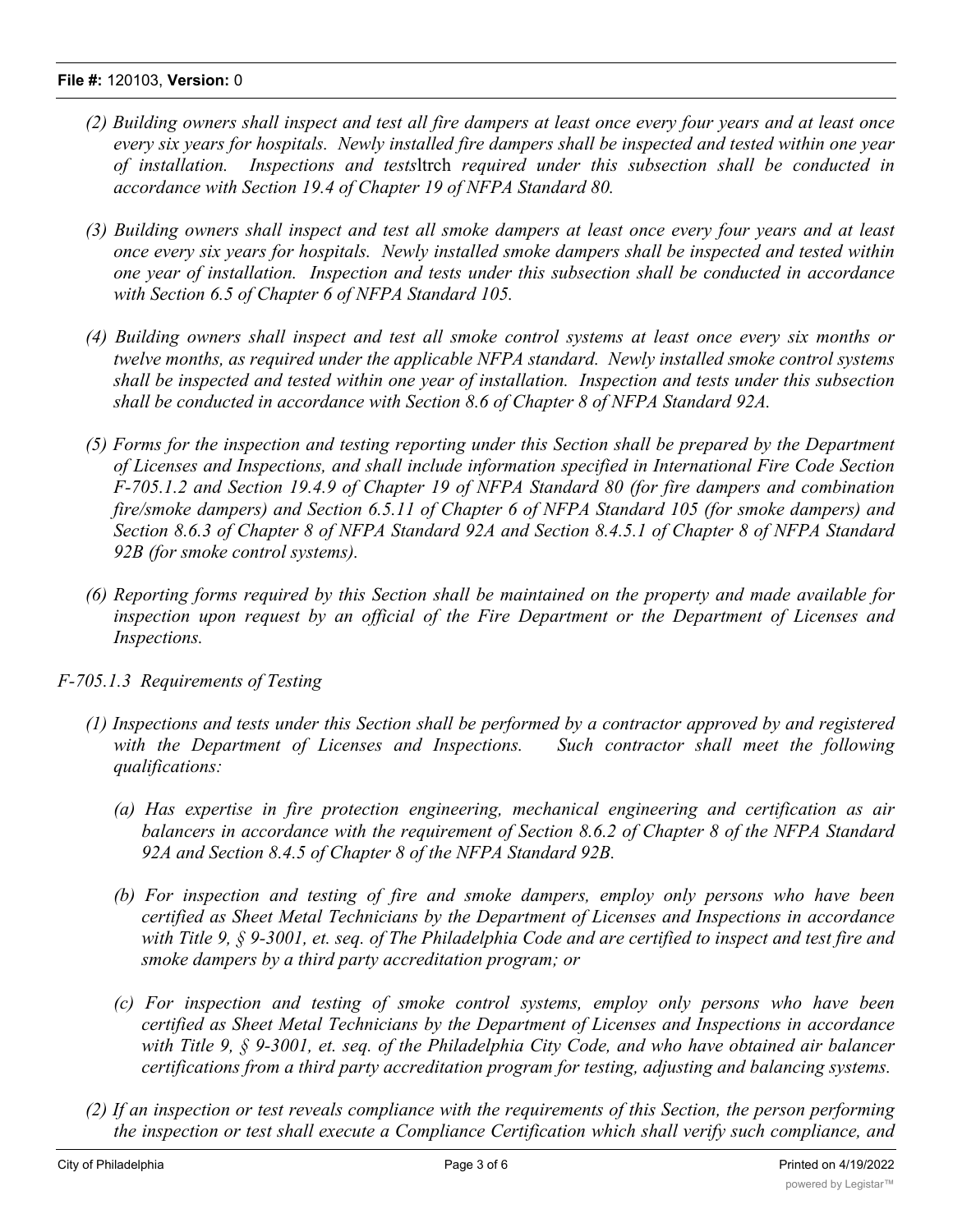*provide the name of the individual(s) conducting the inspection or test and his/her employer, the name* of the building owner and address of the property, the location of all smoke dampers, fire dampers and *smoke control systems inspected or tested, and the date of the inspection or test.*

- (3) In the event an inspection or test reveals deficiencies in smoke dampers, fire dampers or smoke control *systems, the person(s) who conducted the inspection or test shall prepare a Deficiency Report for the building owner identifying the nature of the deficiency and reasons for non-compliance. The building* owner shall, within 120 days of the date of the inspection or test, take necessary steps to ensure the *defective equipment is replaced or repaired and that compliance with the requirements of this Section has been achieved.*
- *(4) Copies of Deficiency Reports shall be provided to the Department of Licenses and Inspections. In addition to indentifying the location and nature of the deficiency, the report shall contain the name of the individual(s) conducting the inspection or test and his/her employer, the name of the building owner and address of the property, the location of all fire dampers, smoke dampers and smoke control systems inspected or tested, and the date of the inspection or test.*
- *(5) Tests and inspections of fire dampers, smoke dampers and smoke control systems shall be conducted in accordance with the technical specifications and required time periods specified by NFPA Standards 80, 90, 92A, 92B, and 105, as applicable.*
- *F-705.1.4 Non-Compliance, Violations.*

*Each day of non-compliance with the requirements of this Section shall constitute a separate violation for which a separate fine shall be assessed.*

#### *F-705.1.5 Willful Violations.*

*In addition to any applicable civil or criminal penalties provided by law, in the event that the Department of Licenses and Inspections determines that a willful violation of this Section has been committed, it shall revoke the Business Privilege License of any responsible person, corporation or other business entity. For purposes of this Section, a willful violation shall be considered any action taken with intent to violate the law or any action taken with deliberate ignorance or reckless disregard for the law.*

*F-705.1.6 Certification and Licensing.*

No person shall install, alter, repair, service or test smoke or fire dampers unless that person is certified to perform such work as required by Title 9,  $\S$  9-3001, et. seq. of the Philadelphia City Code and any *regulations issued pursuant thereto.*

SECTION 2. Title 4, Subcode "A" of The Philadelphia Code is amended to read as ollows:

#### TITLE 4. THE PHILADELPHIA BUILDING CONSTRUCTION AND OCCUPANCY CODE

\* \* \*